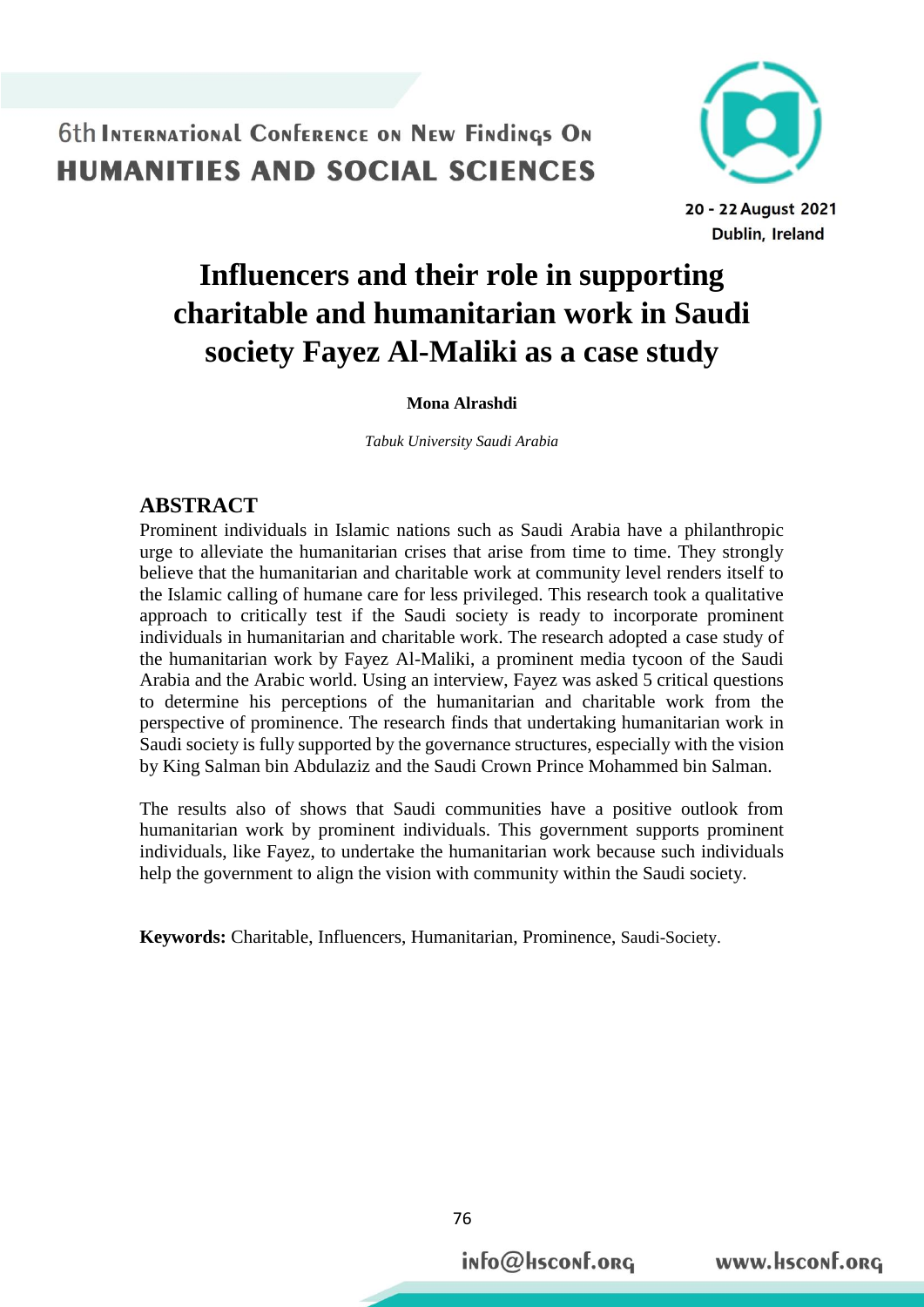

### **Introduction**

The social-political, economic and cultural dynamics of charitable and humanitarian works in the Middle East and North African (MENA) region anchors on Islamic religious principles (Khafagy, 2020). It implies that Islamic principles form a critical element for humanitarian and charitable work for both faith and non-faith based organisations or Islamic and Western humanitarian organisations (Mohamed & Ofteringer, 2015). Generally, humanitarian and charitable work aims to address humanitarian needs regardless of the location (AlMezaini, 2021). In the case of the Kingdom of Saudi Arabia, humanitarian work very important to the government, hence, it channels the work through Muslim world league, the United Nations (UN) and other national and international recipients of the aid (Gov.SA, 2021). This paper examines the role and influence of prominent individuals in supporting humanitarian and charitable work in the Kingdom of Saudi Arabia amidst the social-cultural, political and religious dynamics associated with aid. The paper uses a case of Fayez Al-Malki to explore the challenges individuals have in playing a meaningful role in humanitarian work. It concludes that the perception that prominent individuals has a positive support from government because it is the vision of the government to have a positive impact on humanitarian and charitable in Saudi Society and other societies without discrimination over race or religion.

### **Dynamics of the Building blocks of the Saudi Society**

According to Gendron (2010, p.487) the Saudi society is built on Muslim world. The Kingdom of Saudi Arabian government ensures that the national budget incorporates Islamic missionary works (Gendron, 2010); including the humanitarian and charitable work. Because Islam is the building blocks for the Saudi society, Islamic voices are prominent on all humanitarian works (Mohamed and Ofteringer, 2015). Therefore, good humanitarian work is embedded government since its establishment (Vision 2030) as a strategy to help its people, other countries and refugees (Saudi Aid Platform, 2021). The Kingdom of Saudi Arabia joins other countries in the Arabian Peninsula to offer humanitarian and charitable work in many forms (Barakat et al., 2020). The significance of the national building block of the Saudi society and the regional geopolitical powers on humanitarian and charitable work reflects on how governments deal with humanitarian crises (Gendron, 2010); such as fighting terrorism or the engagement of the private sector to assist with humanitarian crises (Khan, 2020).

### **Charitable and humanitarian work in Saudi Society**

The order of preference in responding to charitable and humanitarian work is heavily skewed towards organisations with government links (Abueish, 2021; Gov.SA, 2021). According to Tammar et al., (2020) government has invested in humanitarian agencies

info@Hsconf.org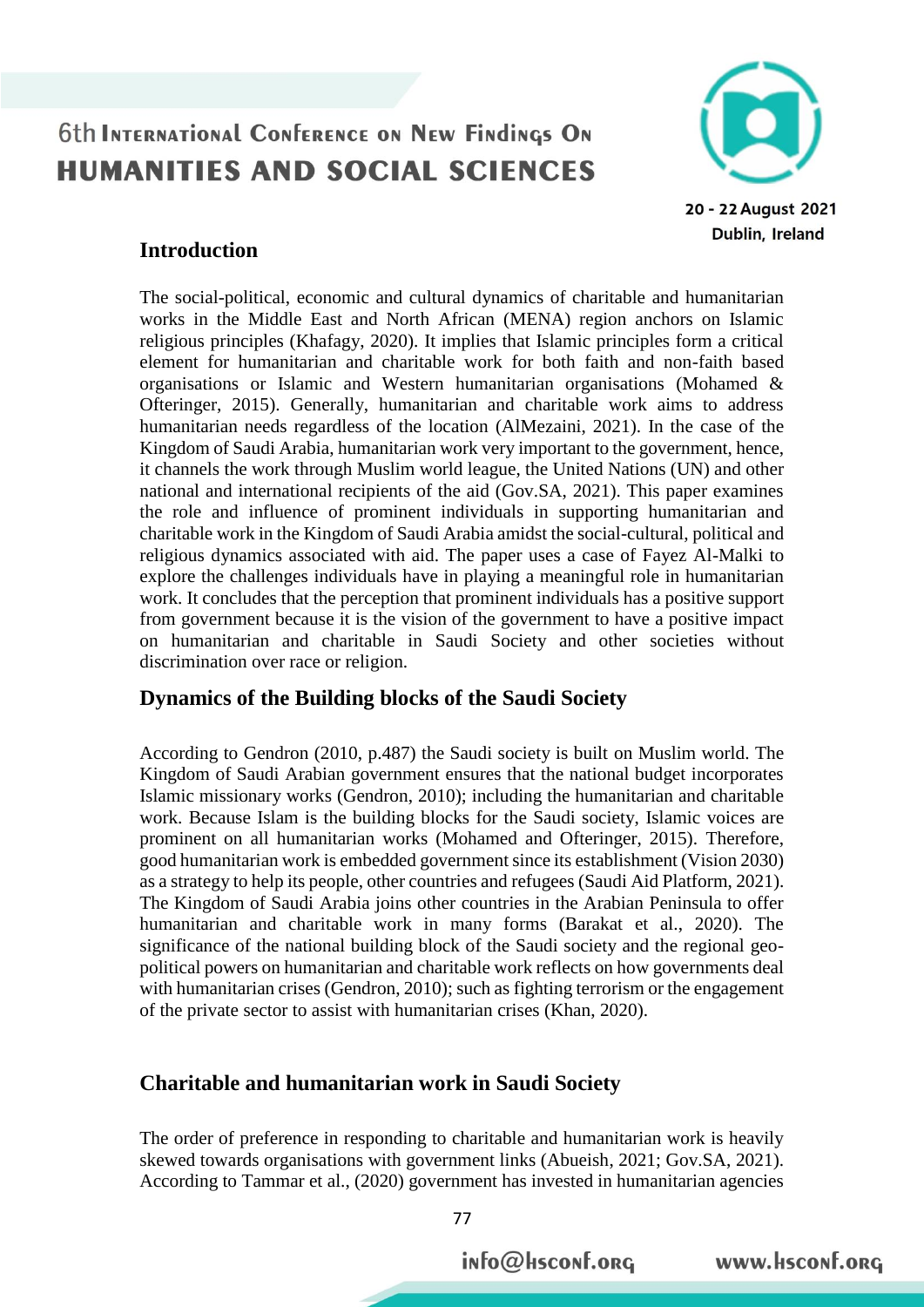## **6th INTERNATIONAL CONFERENCE ON NEW FINDINGS ON HUMANITIES AND SOCIAL SCIENCES**



20 - 22 August 2021

that aim at reducing disaster impacts as well as improving the resilience at individual, household and community level (Tammar et al., 2020). Therefore, government promotes responsible handling of resources, especially for climate-based disasters (Burnell, 2012). For example, government supports many non-government and nonprofit organisations that deal with humanitarian work (AlMezaini, 2021).

### **Established channels for Charitable and Humanitarian work**

The Kingdom of Saudi Arabia has established organisations through which government channels the humanitarian and charitable works (Gov.Sa, 2021). Many organisations are fully supported by the vision of Saudi Arabia's King Salman bin Abdulaziz and Crown Prince Mohammed bin Salman (Abueish, 2021) – see Figure 1.



*Figure 1: Saudi Crown Prince Mohammed bin Salman (L) and King Salman bin Abdulaziz (R) (Source: English.alarabiya.net [Abueish, 2021])*

Abueish (2021) reported that King Salman bin Abdulaziz and Crown Prince Mohammed bin Salman donated \$7.9 million (SR30 million) to charity through the Kingdom's Ehsan Platform. The Saudi society relies heavily on the Islamic principles of managing resources in a prudent way (Mohamed and Ofteringer, 2015).

### **Research Methodology**

The research is qualitative centric (Bryman, 2012), designed to ensure accommodate the anticipated qualitative primary data (Gioia, 2020). The research strives to address the question (RQ):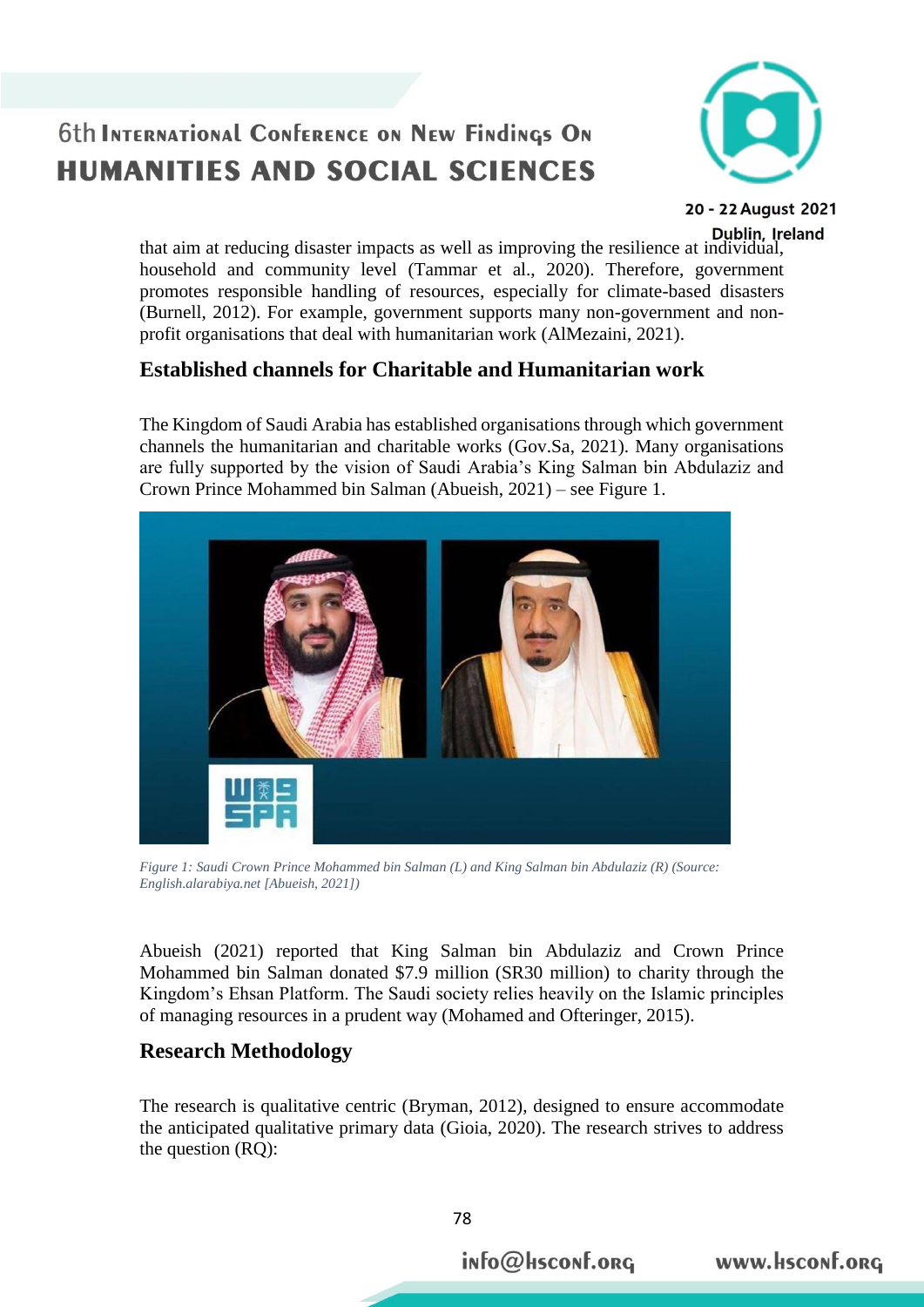### **6th INTERNATIONAL CONFERENCE ON NEW FINDINGS ON HUMANITIES AND SOCIAL SCIENCES**



20 - 22 August 2021 Dublin, Ireland

*Is the Saudi society ready to incorporate prominent individuals in humanitarian and charitable work*?

Because of the social-cultural factors affecting humanitarian and charitable work, qualitative research methodology is ideal (May, 2011; Creswell & Creswell, 2017). In addition, a case study is the ideal research method because the research question asks for "prominent" individuals.

Purposively, Fayez Al-Maliki was selected as the prominent individual (Guarte & Barrios, 2006) to base the research on because anecdotal evidence at the time of the research indicated his willingness and efforts to use his prominence to offer humanitarian work in the Saudi society – see Figure 2.



*Figure 2: Picture of Fayez Al-Maliki (Source: [https://sollywood.com.sa/2021/03/25/5-200/\)](https://sollywood.com.sa/2021/03/25/5-200/) (05/08/2021)*

Through an interview, Fayez was asked "if the Saudi society was ready to incorporate prominent individuals, like him, in humanitarian and charitable work". The next section discusses the information from Fayez about his humanitarian and charity work in Saudi Arabia; using answers from 5 sub-questions asked to Fayez in a 13 minute telephone interview 1 August, 2021.

#### **Analysis and Discussion of Results**

Using the five sub-questions, the analysis and discussion of responses from Fayez are as follows:

(i) Does fame have an impact on the social life?

Fayez is a recipient of many honours, most notably the Muftaha Festival and other awards to signify him as the most influential figure in the Arab World. He argues that humanitarian and charitable work is in line with Islamic teachings. (Opoku ,2013) opines that Islamic teachings has been a critical motivating factor in the philanthropic work in Islamic countries. However, Fayez feels that his fame has negatively affected

info@hsconf.org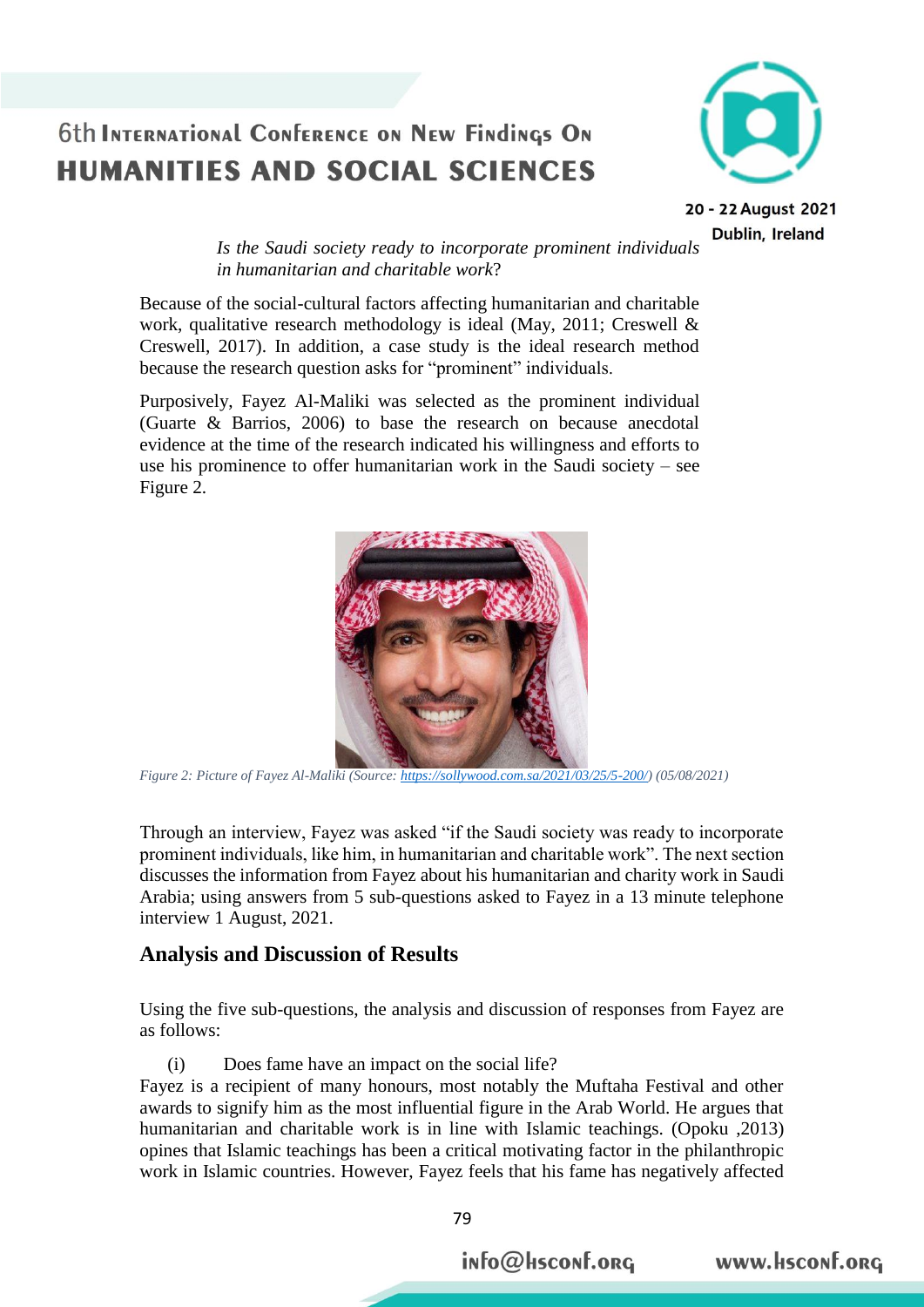

20 - 22 August 2021

www.Hsconf.org

his life. The effect of fame on Fayez al-Maliki centres on the loss of family privacy. He argues, "I can't go out much, I have become an observer".

(ii) Are you happy with your charitable work?

Fayez reports that he was happy with his work and was proud of himself for his work mainly because he has a strong belief that humanitarian and charitable work is God given. This response tallies with the perception by (Almbaideen ,2016) that prominence can be a key factor in shaping humanitarian work through social networks. Fayez has been actively using social media in this regard; which is a good sign of happiness in promoting humanitarian work.

(iii) What challenges do you face in your field? Social connectivity is important in humanitarian work. For instance, (Almbaideen ,2016) believes the use of social network can boost humanitarian work. (Gendron ,2010) argues that in Saudi society supports social integration; therefore, humanitarian work is a good vehicle for such integration (Bloodgood and Tremblay-Boire, 2011). Fayez states that he has very few challenges resulting from his humanitarian work except the loss of family privacy.

(iv) Do you, after experiencing painful situations with humanitarian cases, cry or feel sad for a long time?

Fayez argues that on occasions that remain stuck in my memory he gets emotional; however, the bigger picture is that because it has life, it is a great honour to continue serving his society. He cited a case of one family with five disabled and poor children; but within hours, the humanitarian and charitable work managed to provide her with a secure home and money so that her children are able to continue receiving treatment. "Such great results relieve my pain", argues Fayez.

(v) Did you find support from the community?

"There is good community support for my work", argues Fayez. However, he believes that one of the reasons for his continuation in this field is the support of the community; For example, once Fayez adopts social media such as "snap chat"; the community responds instantly to provide resources to solve a humanitarian crisis. This shows that Saudi societies see positive results in humanitarian work by prominent personalities such as Fayez Al-Maliki, and the government supports charitable work and highlights it in the most beautiful form through the humanitarian work carried out by King Salman bin Abdulaziz and Saudi Crown Prince Mohammed bin Salman in society.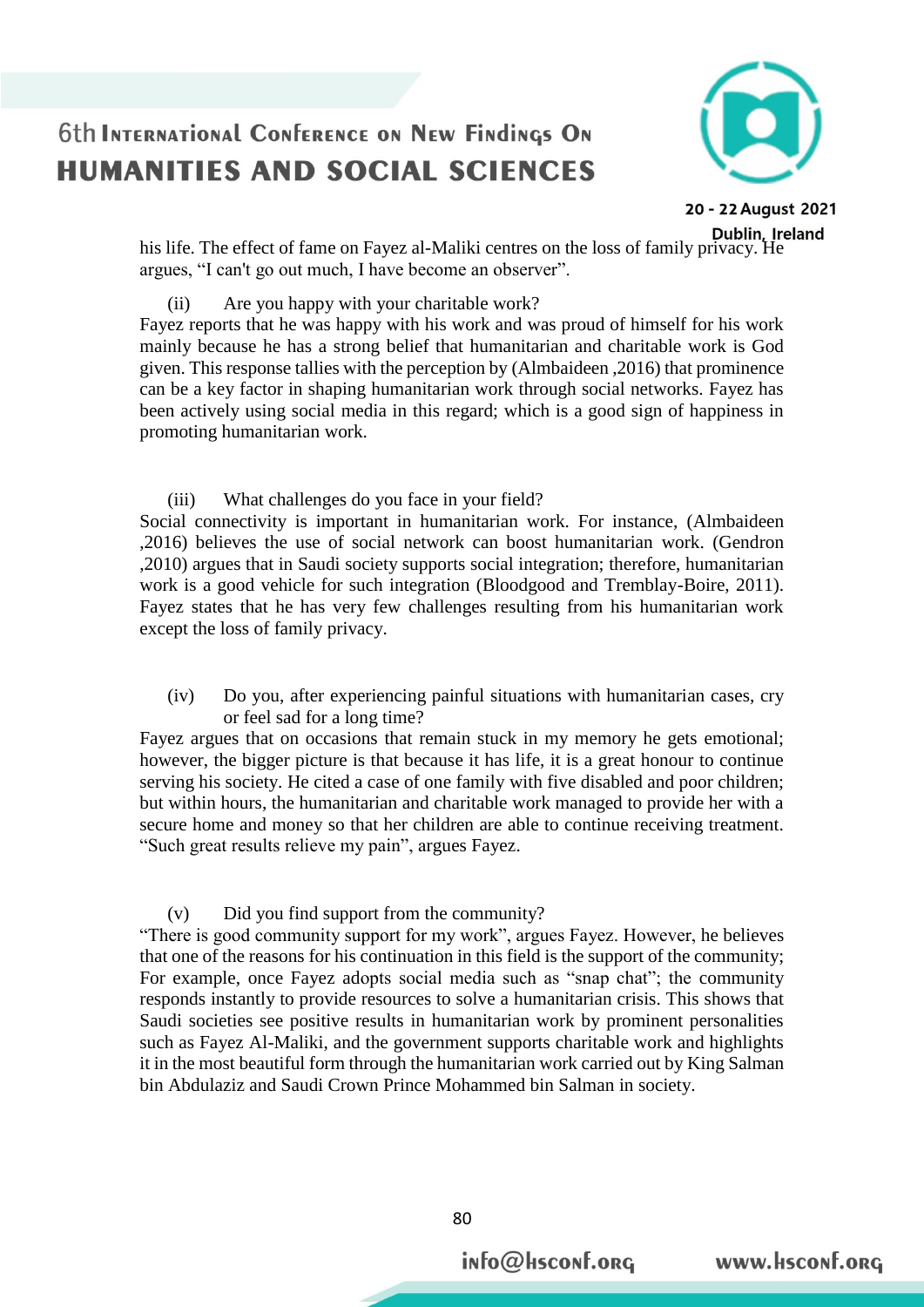### **6th INTERNATIONAL CONFERENCE ON NEW FINDINGS ON HUMANITIES AND SOCIAL SCIENCES**



#### **Conclusion**

A reflection on the research question (RQ): "Is the Saudi society ready to incorporate prominent individuals in humanitarian and charitable work?" shows that Saudi communities see a positive outlook on humanitarian work by prominent individuals such as Fayez Al-Maliki. The government has great humanitarian work by King Salman bin Abdulaziz and the Saudi Crown Prince Mohammed bin Salman; and it is supportive of the humanitarian works by prominent individuals such as Fayez because prominence is used as a means to deliver government vision 2030.

#### **References**

- Abueish, T., (2021). Saudi Arabia's King Salman, Crown Prince donate total of \$7.9 mln to charity. [https://english.alarabiya.net/News/gulf/2021/04/17/Saudi-](https://english.alarabiya.net/News/gulf/2021/04/17/Saudi-Arabia-s-King-Salman-Crown-Prince-donate-total-of-7-9-mln-to-charity)[Arabia-s-King-Salman-Crown-Prince-donate-total-of-7-9-mln-to-charity](https://english.alarabiya.net/News/gulf/2021/04/17/Saudi-Arabia-s-King-Salman-Crown-Prince-donate-total-of-7-9-mln-to-charity) <Accessed: 05/09/2021>
- Almbaideen, I. (2016). Humanitarian and societal work dominate Arab communication networks. Retrieved 10 August 2021, from /العمل-الإنساني-والمجتمعي-يطغيان-على-ش/alghad.com.
- AlMezaini, K. (2021). Humanitarian Foreign Aid of Gulf States Background and Orientations. *Regional Programme Gulf States Konrad-Adenauer-Stiftung E. V.*, *20*. Retrieved from [https://www.kas.de/documents/286298/8668222/Policy+Report+No+20+Foreig](https://www.kas.de/documents/286298/8668222/Policy+Report+No+20+Foreign+Aid+and+Gulf+Countries.pdf/b56652f2-7c29-1358-e58a-ab72f0f35ee8) [n+Aid+and+Gulf+Countries.pdf/b56652f2-7c29-1358-e58a-ab72f0f35ee8.](https://www.kas.de/documents/286298/8668222/Policy+Report+No+20+Foreign+Aid+and+Gulf+Countries.pdf/b56652f2-7c29-1358-e58a-ab72f0f35ee8)
- Barakat, S., Milton, S., and Elkahlout, G., (2020).The impact of the Gulf crisis on Qatar's humanitarian sector. *Disasters*, 44(1), 63−84.
- Bloodgood, E.A., and Tremblay-Boire, J., (2011). International NGOs and National Regulation in an Age of Terrorism. *Voluntas*, 22, 142–173.
- Bryman, A. (2012). *Social research methods. 4th edn*, Oxford: Oxford University Press.
- Burnell, P., (2012). Democracy, democratization and climate change: complex relationships. *Democratization*, 19:5, 813-842.
- Creswell, J. W., and Creswell, J. D. (2017) *Research design: Qualitative, quantitative, and mixed methods approaches*. London: Sage publications.
- Data.ksrelief.org. 2021. *Saudi Aid Platform*. [online] Available at: <https://data.ksrelief.org> [Accessed 10 August 2021].
- Gendron, A., (2010). Confronting Terrorism in Saudi Arabia. *International Journal of Intelligence and Counter Intelligence*, 23:3, 487-508.